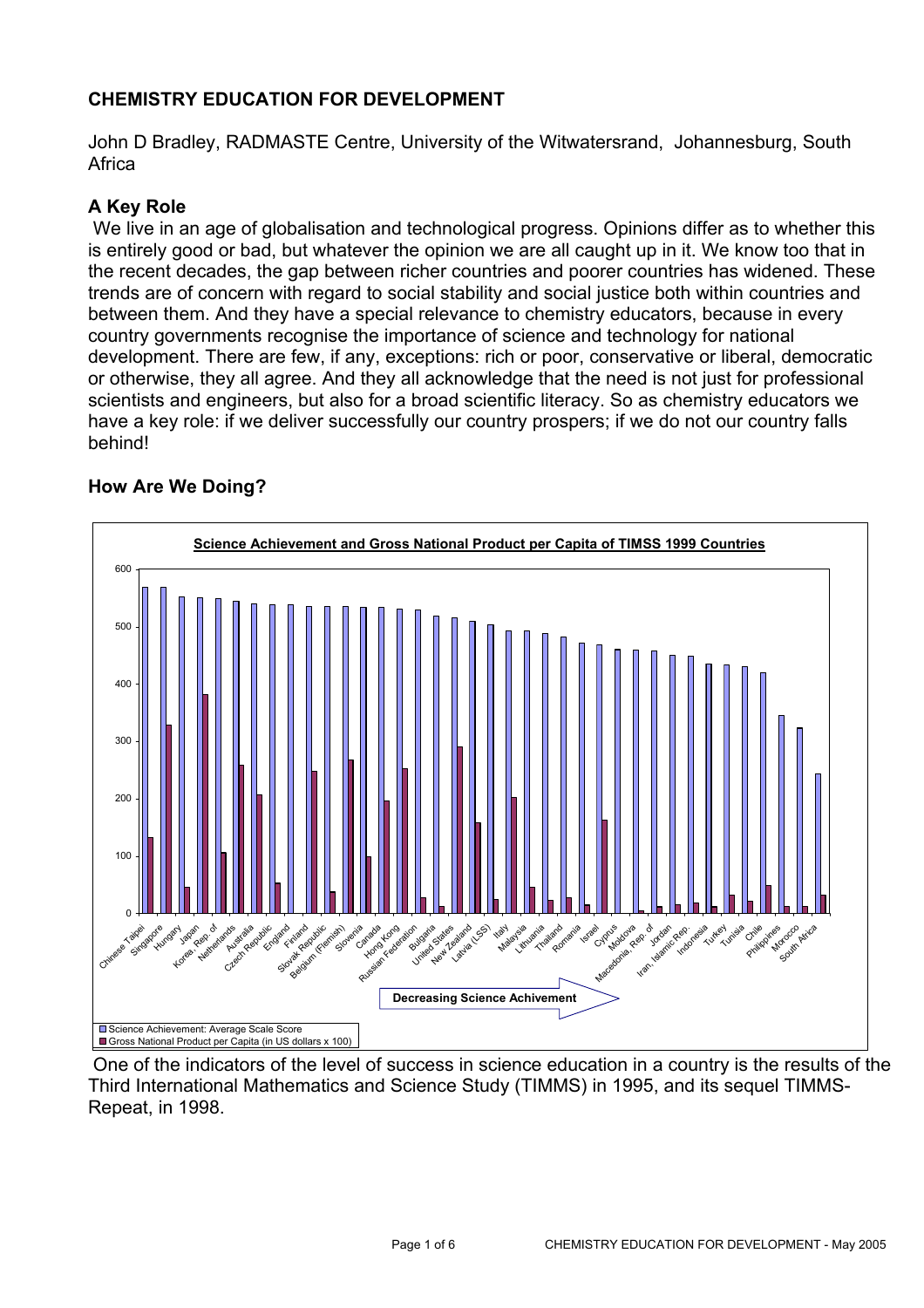Thirty eight countries participated in the sequel, of which Turkey was one and my own country, South Africa, was another. South Africa, with a population of 40.6 million and a GDP of \$ 3 210 per capita, was bottom  $(38<sup>th</sup>)$  in both maths and science. Turkey, with a population of 62.5 million and a GDP of \$ 3 130 per capita, did somewhat better (31<sup>st</sup> in maths, 33<sup>rd</sup> in science)(all data for grade 8 (Howie (2001)). Looking at the listed countries you notice that richer countries (as measured by the GDP) did better than poorer countries, and that there are no countries of the least-developed category on the list. The absence of these least-developed countries reflects their lack of capacity rather than unwillingness to participate. It is nevertheless reasonable to presume that they would show a lesser achievement than Turkey and South Africa.

### **Closing The Gap**

 How can Turkey and South Africa, and the much larger number of less-fortunate countries, get ahead? How can they ever catch up? How can chemistry educators in these countries be reached and helped to play their key roles? I am not suggesting that chemistry educators in richer countries lack for nothing, and are all wonderful. We all know that is far from the truth. But they have internal mechanisms and resources that can in principle do what is necessary. They can help themselves if they have the will.

 I would like to review some partial answers to these questions, emphasising the actions undertaken by IUPAC. The mission of the International Union of Pure and Applied Chemistry (IUPAC) is captured in the declaration "Advancing Worldwide Chemistry". It pursues this in a number of different ways, two of which have relevance to the present theme:

"IUPAC's mission is to advance the worldwide aspects of the chemical sciences and to contribute to the application of chemistry in the service of mankind."

"IUPAC will utilize its global perspective to contribute toward the enhancement of education in chemistry and to advance the public understanding of chemistry and the scientific method."

It is within this policy framework that a number of initiatives have been undertaken.

#### **Basic Needs**

 Chemistry educators however inventive need resources. In some countries a textbook is all they can expect. But teachers need more than that. They need reliable sources of chemistry information; they need pictorial matter (posters, transparencies, videos); they need resources for practical activities. All of these have been receiving attention in joint programmes of IUPAC and UNESCO during the past few years:

(1) The DIDAC teaching resources were originally created in Belgium (Brandt and Michiels, 2003), and were quite expensive to acquire in their original form. They comprise a series of nearly 300 colourful transparencies (language-free), supported by text for the chemistry teacher (IUPAC, 2004). Following endorsement of the material by IUPAC's Committees on Chemical Industry and on Teaching of Chemistry attempts were made to achieve wider dissemination in cooperation with UNESCO. Books and CDs have been prepared and posters have been printed from some of the transparencies. These different formats now cater for both well-equipped and poorly-equipped classrooms. The teacher text is now available in six languages. These resources have been distributed free with UNESCO extrabudgetary funds.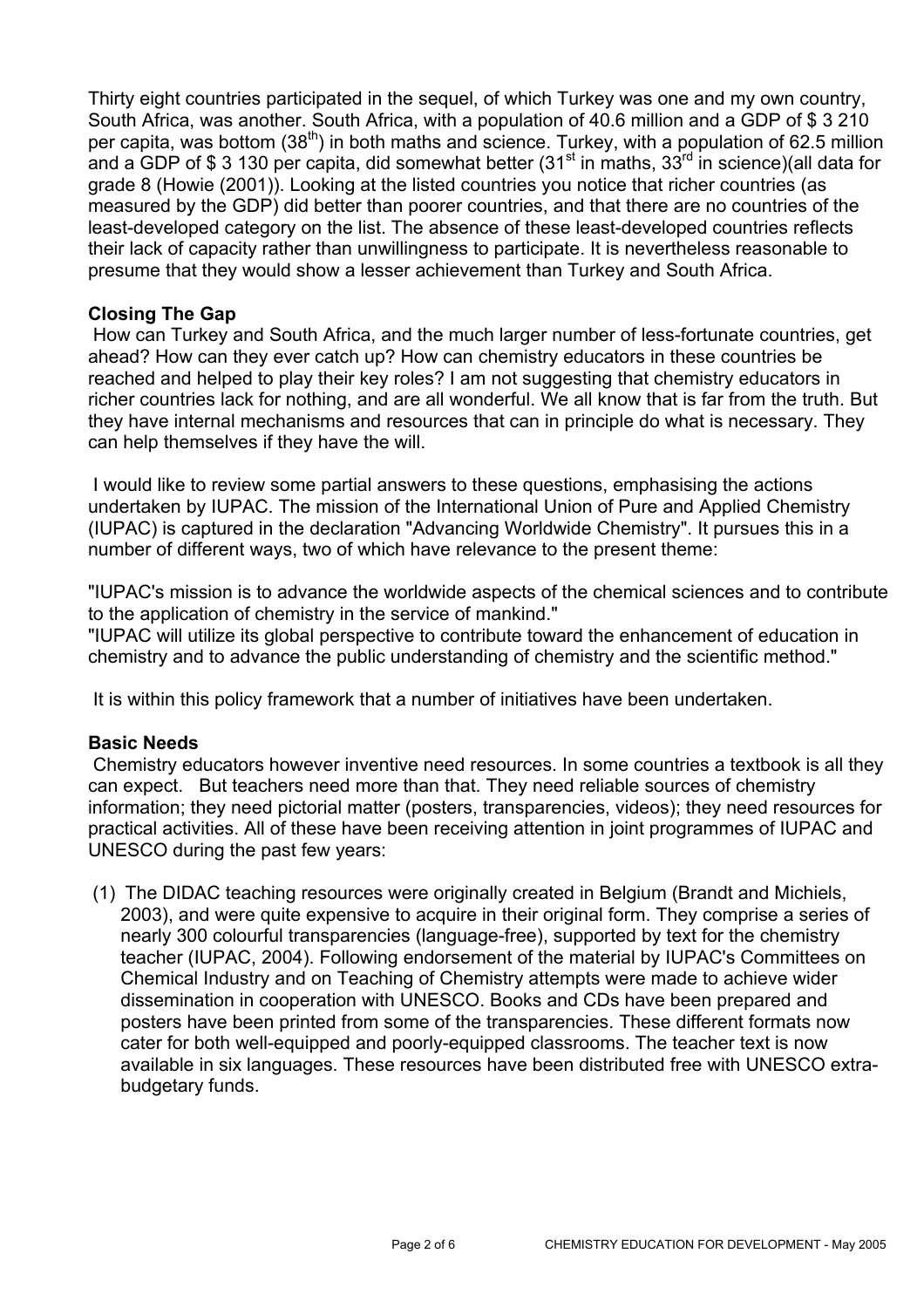

**Transparency RO2: Redox Reactions**  DIDAC Chapter 3: Electrochemistry *Copyright: 2003 Agfa-Gevaert N.V.* 

(2) The microchemistry concept has been promoted by IUPAC and UNESCO through workshops in more than 70 countries as a possible solution to the lack of resources for practical work in chemistry (Bradley, 2001). Pilot projects have been completed in more than half of these, and workbooks are now available in several languages. Worksheets in some major languages are already installed on the UNESCO website (UNESCO, 2005). Several UNESCO-Associated Centres have been established to provide continuing support in different regions. Some 15 countries have adopted the system as national policy and have acquired microchemistry kits and chemicals using their own national budget and donor funds. As Beasley and Chant observed in Australia nearly 10 years ago (Beasley and Chant, 1996) "the trend from macro is now established", and this program has contributed significantly to realising this vision globally.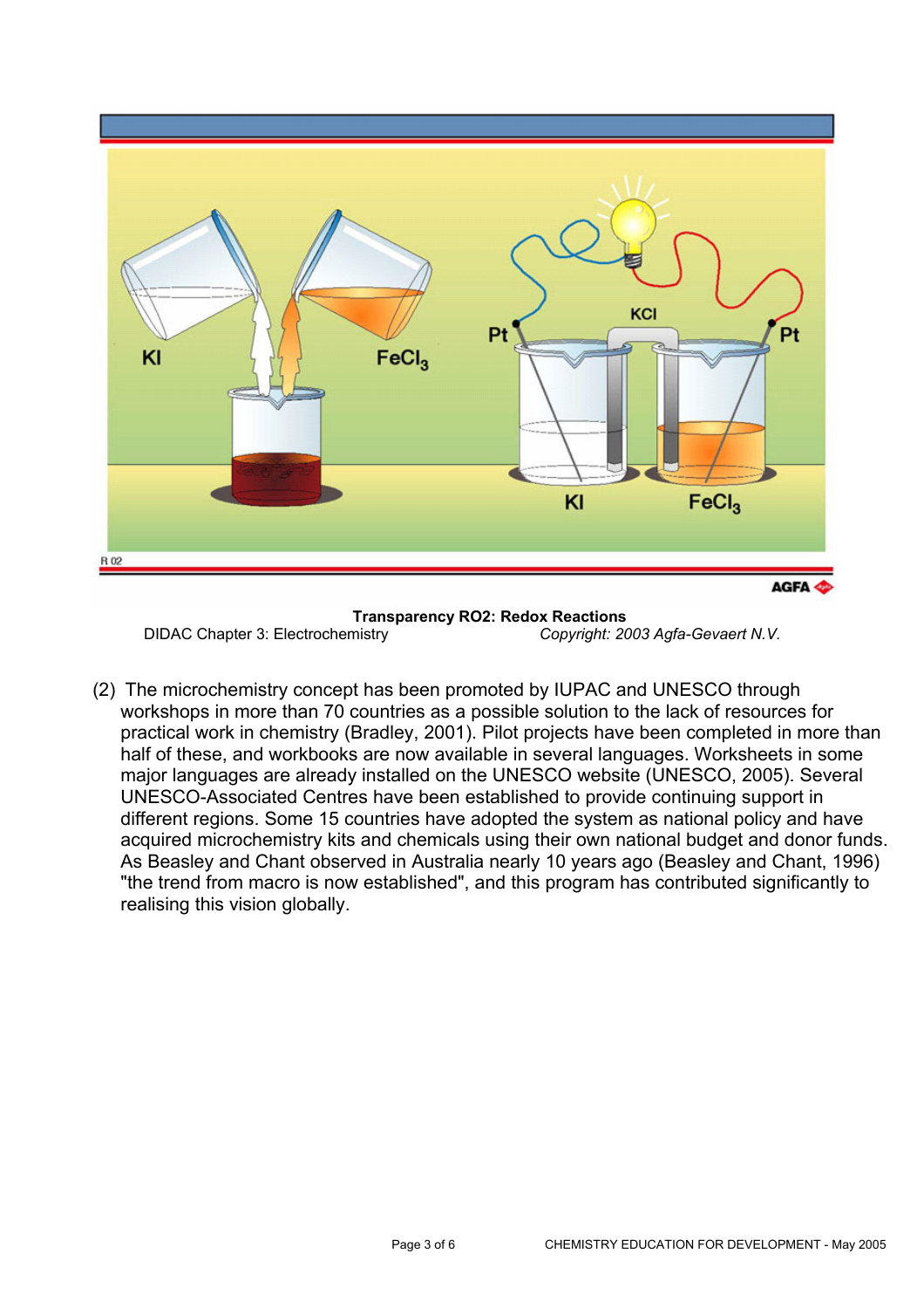

(3) Essential Toxicology is the title of a resource that originates from a joint project of IUPAC's Commission on Toxicology and Committee on Teaching of Chemistry. A CD has been prepared from the original text which provides for a Powerpoint presentation on the subject for secondary school and tertiary-level teachers (Duffus and Worth). The aim is to sensitise and inform chemistry teachers who have usually not received any initial or subsequent training thereon. Preparation and dissemination of the CD has been facilitated by UNESCO.



**Essential Toxicology - Unit 7: Slide 1 - Common Types of Chemicals That Cause Health Risks** *Copyright: Duffus & Worth, IUPAC*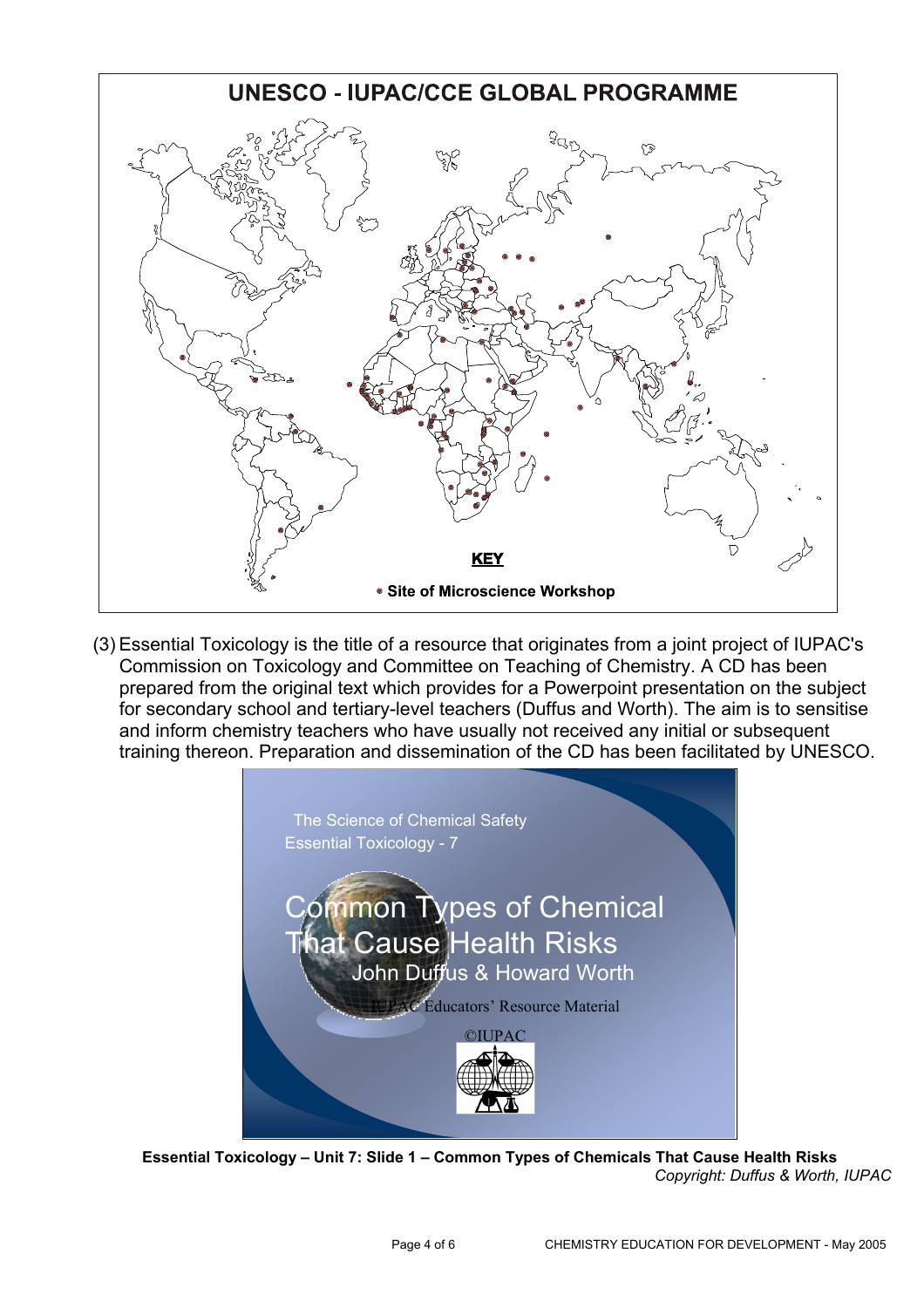# **Moving Up**

 If basic needs have been satisfied there is much more that chemistry educators should have in order to achieve more. They need to be able to improve themselves continuously. But this too cannot go far without inputs and resources. A number of initiatives have been taken also to address this problem, of which two will be mentioned here.

- (1) The Chemistry Clearing House idea has been initiated in Russia with the support of IUPAC. This has been established in Moscow to adapt and disseminate recommended materials and methodologies that have originated in IUPAC and other reputable sources to the Russianspeaking community of chemistry educators. This achieves an enrichment and professional development objective with respect to educators who may not have access to the original English-language materials. Clearly, language is an important controlling factor in exchange of information and ideas, and other major language groups might wish to study and follow this example. An encouraging report on initial progress has been made (Gryzlova and Kozyreva, 2004) but it will be important to achieve local sustainability. IUPAC is not in a position to extend permanent funding, however desirable the project.
- (2) Chemical terminology concerns all who teach chemistry. Unfortunately textbooks around the world are not necessarily reliable sources on correct usage. There is an IUPAC publication (the "Gold Book") that deals with this. There are also other coloured books covering nomenclature and units and symbols. All of these represent the authoritative, internationallyaccepted guidance we need. However, they need to be greatly reduced in scope, and then interpreted for educators with additional pedagogic commentary. An earlier attempt to achieve this was published in the Newsletter of the Committee on Teaching of Chemistry (Bradley, Brand and Gerrans, 1993), and it attracted warm support from many quarters. A new project to begin this task (A Glossary of Chemical Concepts) will be proposed to IUPAC in the near future.

#### **The Role of ICCEs in Development**

 Those who attend an International Conference on Chemical Education (ICCE) are fortunate. They have an opportunity to engage in professional intercourse, to learn a lot and to teach others in this very diverse, stimulating international meeting. This good fortune brings responsibility. An ICCE is a unique biennial event in the international calendar which we should learn to exploit to help chemistry educators around the world fulfill their role. Most of us go home stimulated and energised, and a few of us successfully transfer these feelings and the new knowledge to one or two of our close colleagues. I think we could do more. There are two areas to explore: in the host country and back home.

 Firstly I think the presence of so much knowledge and experience in the country should be more formally exploited by the organising of courses and workshops, specifically for teachers and education officials in that country or in that geographical region. This is not meant to imply that foreigners always have better ideas: but they usually will have insights and experiences which are different if not better. Of course there are difficulties, for example of language, but they have to be overcome.

 Secondly "back home" we should make greater efforts to avoid the loss of all the stimulus and energy that often occurs. One idea to consider is for IUPAC (or other body) to award Fellowships (or some such conception) to individuals, which will enable them to attend the ICCE at no cost, on submission of an approved programme of follow-up and dissemination. Wherever possible there should be financial support in the country of origin for the implementation of the programme, making it a true cooperative action.

 Such actions in the host country and back home, could make a new, meaningful contribution to chemistry education for development.